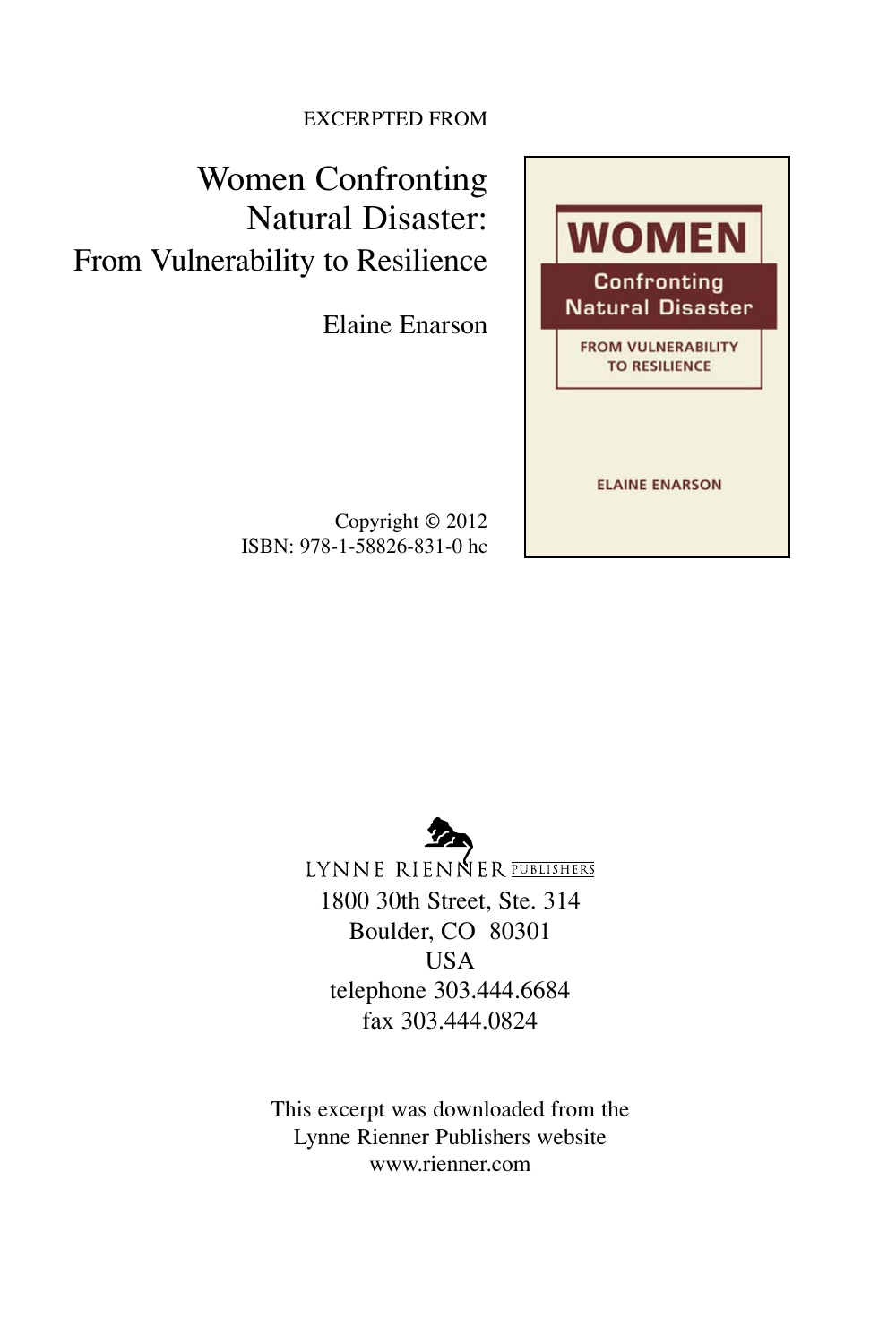## Contents

| List of Tables and Figures<br>Preface |                                          | vii |
|---------------------------------------|------------------------------------------|-----|
|                                       |                                          | ix  |
| 1                                     | Women and Disasters in the United States | 1   |
| 2                                     | Representations of Women in Disasters    | 7   |
| 3                                     | How Gender Changes Disaster Studies      | 21  |
| 4                                     | Measuring Vulnerability and Capacity     | 41  |
| 5                                     | Health and Well-Being                    | 59  |
| 6                                     | Violence Against Women                   | 71  |
| 7                                     | Intimacy and Family Life                 | 87  |
| 8                                     | Houses and Homes                         | 105 |
| 9                                     | Work and Workplaces                      | 121 |
| 10                                    | Grassroots Groups and Recovery           | 143 |
| 11                                    | <b>Building Disaster Resilience</b>      | 167 |
| 12                                    | Fighting for the Future                  | 195 |
|                                       | Appendix: A Guide to Online Resources    | 199 |
| References                            |                                          | 203 |
| <i>Index</i>                          |                                          | 231 |
| About the Book                        |                                          | 245 |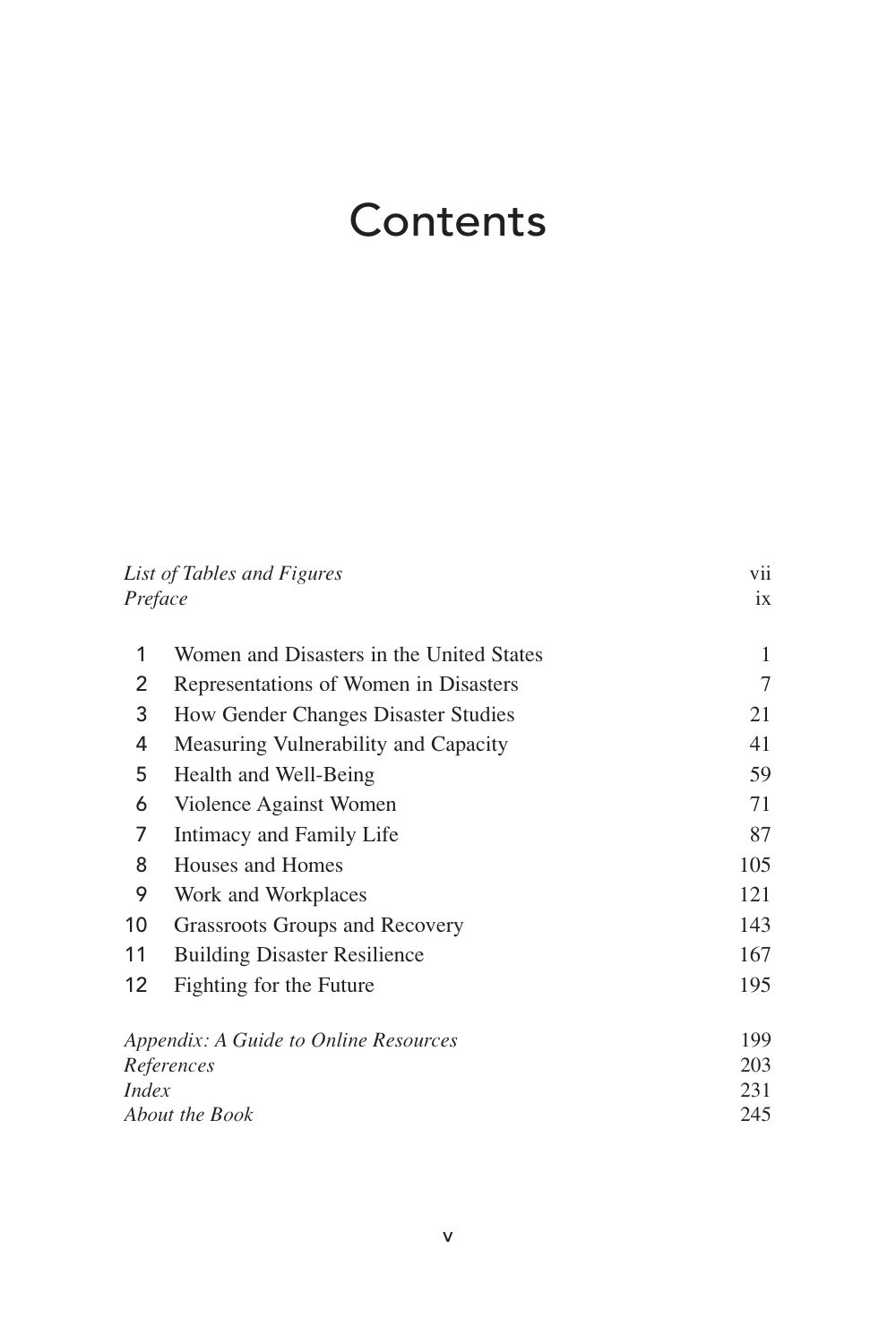## 1

## Women and Disasters in the United States

Generations of researchers have asked how privilege creates disaster risk<br>and how suffering is produced and endured. This book represents one slice of what has been learned, specifically about the United States and more specifically about women and gender relations.

Most of this literature is academic and appears in books and peer-reviewed journals, though I also draw on personal narratives, governmental and nongovernmental reports, online reports, and other "gray" literature. Occasionally readers will learn something of nations quite unlike our own, when examples cannot be resisted, but for the most part the literature reviewed is from the United States. It is also predominantly from the social sciences, more sociological than psychological and more from the library of disaster case study than from cross-case or meta-analysis. The work reviewed also best reflects research conducted between 1990 and 2010. To authors of other work, know that readers will find you.

Disaster sociology is itself a social production, so I begin with observations on the different angles of vision through which we see (or fail to see) women, men, and gender. As Americans, we thrill to the fictional narrative of disaster on our movie screens and, perversely, to the human drama of the real earthquakes, fires, and explosions occurring with depressing regularity. How do we make sense of this? In the first three chapters, I explore different perspectives. Chapter 2 examines US disasters culturally through the eyes of the journalist, filmmaker, author, and artist. Chapter 3 asks a different question about "seeing": What best frames gender and disaster theoretically? This discussion surveys competing strands of feminist thought before narrowing to a more focused discussion of gender as a social institution undergirding all social life. Chapter 4 then explores "the gendered terrain of disaster" with respect to the distribution of risk, examining gender as a crosscutting and root cause of so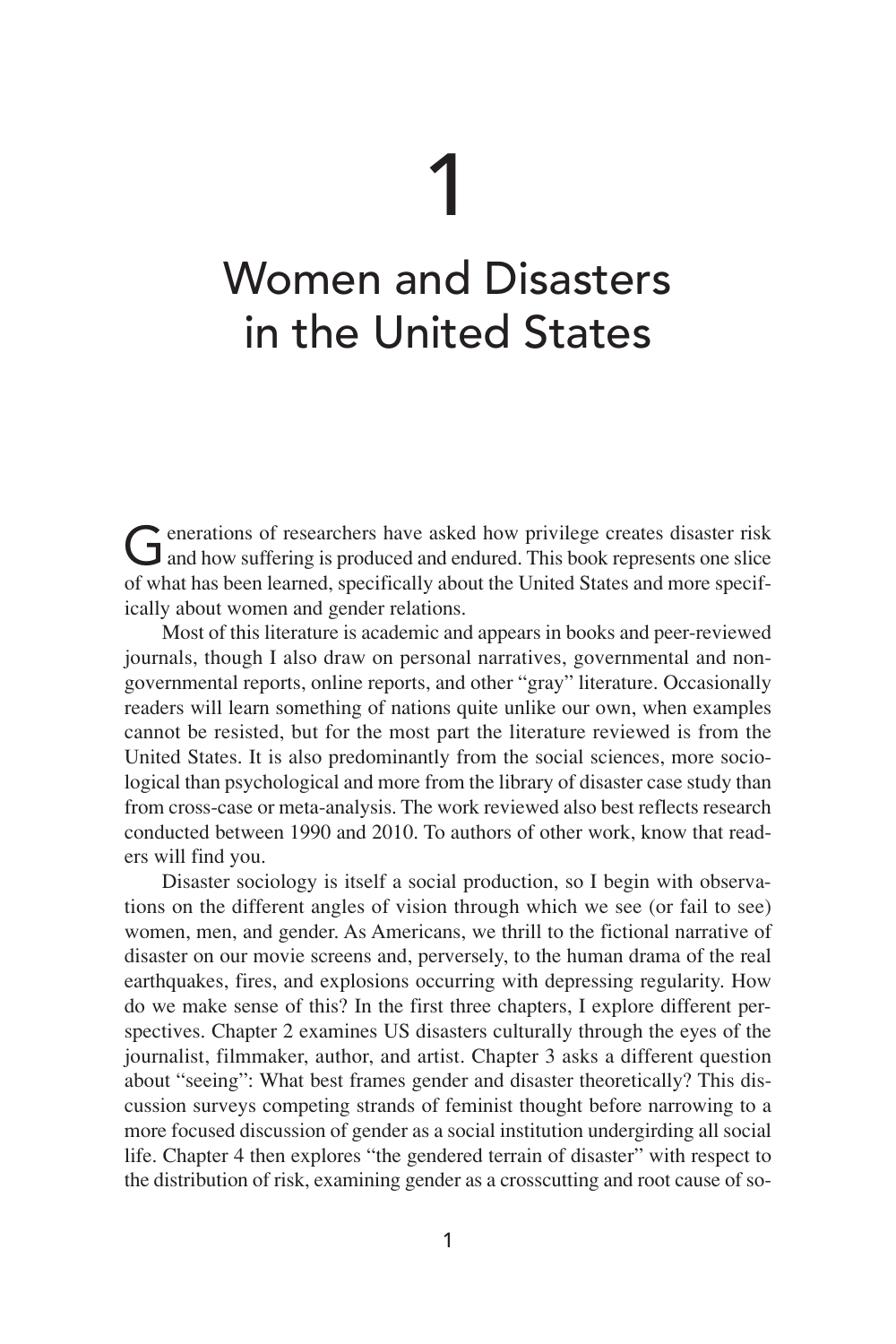cial vulnerability. This is a practice-oriented discussion, perhaps of most interest to emergency planners.

In over fifty years of research on emergencies, disasters, and catastrophes in the United States, a conspicuous silence around gender has been maintained—a looking away, perhaps a calculated blindness. The policy, law, and corporate interests that frame fundamental decisions about hazards are based on unexamined assumptions. While important exceptions exist, students of disaster mainly investigate family decisions without accounting for gender power, and they seek to measure economic impacts without attention to women's livelihoods or the informal sector. The psychosocial effects of disasters on women are measured without examining the larger context of gender relations, and disaster-related interpersonal violence is conspicuously underexamined, whether against women or men, boys or girls. Studies of postdisaster sheltering, temporary accommodations, and permanent rehousing are conducted as if homes were filled with "occupants" and not by women and men of different ages and ethnicities. Organizations and "communities" are examined without regard to women's collective presence and leadership.

The striking disregard for gender in disaster studies is derived in part from generalizations about "human" behavior arising from decades of gender-blind research studies on preparedness, risk communication, emergency response, economic recovery, emergent organizations, public administration, and vulnerability. The result is a body of knowledge that both fails to specifically investigate gender in men's lives, and generalizes the knowledge gained "through men's eyes" to all persons. This covert grounding of disaster theory in men's lives benefits neither women nor men. Perhaps when critical gender studies are integrated into the canon and gender analysis comes to life in practice, we can speak of human experience in disasters. For now, because the knowledge gaps about women and girls are so egregious and because this has real consequences for how we prepare for and cope with disasters, this book is about girls and women in the United States.

Women in the United States, it is said or implied, are "beyond feminism" because they are "beyond inequality" and hence by implication "beyond vulnerability" in disasters. Certainly, elite US women inhabit a social universe with substantial shelter from the storm. From a comparative perspective, many millions of US women do live well and long—but which women and how well? Gender relations are never stable, but some patterns, even if contested, prove highly resistant to structural change. They make a difference in everyday life and in a period of crisis. Table 1.1 provides a bird's-eye view of some of the most salient patterns, rendered from readily available statistical data. It is important to bear in mind that differences within groups of women are often larger than those between women and men. As employers, supervisors, clients, customers, and teachers, large numbers of women in the United States are privileged over men due to intersecting patterns of gender, race, and class.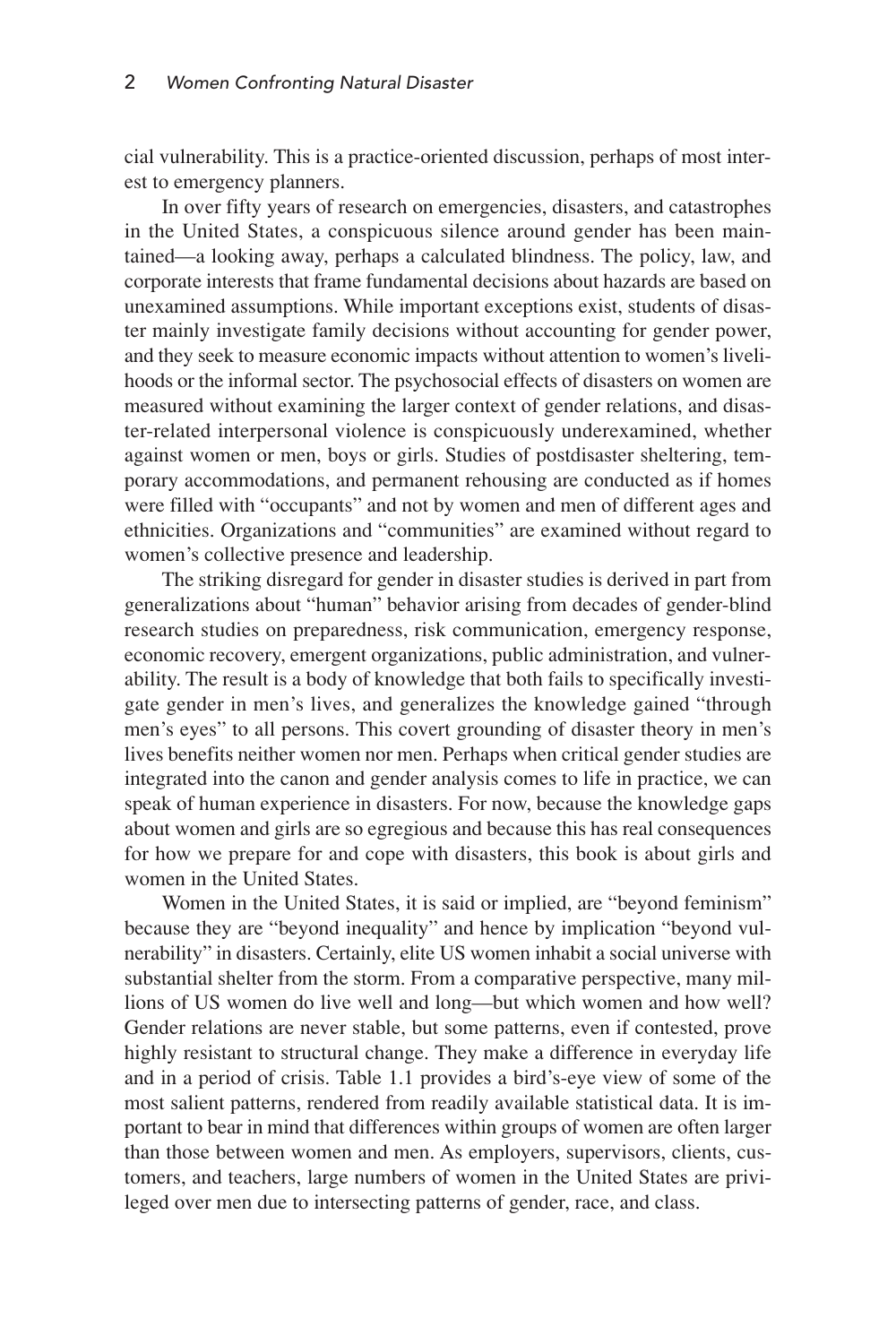| Women compared to men, overall | More likely to live below the poverty line                    |
|--------------------------------|---------------------------------------------------------------|
|                                | More likely to live into old age $(80+)$ and to be widowed    |
|                                | More likely to head households alone                          |
|                                | More likely to head households below the poverty line         |
|                                | More likely to rent                                           |
|                                | More likely to work part-time                                 |
|                                | Lower earnings with comparable education and work patterns    |
|                                | Less likely to have pensions                                  |
|                                | Less likely to have advanced college degrees                  |
|                                | More likely to work in low-status occupations                 |
|                                | More likely to be major family caregivers                     |
|                                | Contribute more hours to domestic labor and volunteer work    |
|                                | Higher rates of obesity and hypertension                      |
|                                | More likely to live with disabilities or mental illness       |
|                                | More likely to be nursing home residents                      |
|                                | More likely to experience partner abuse and sexual assault    |
|                                | More need for medical services including reproductive health  |
| Women of color                 | Most earn less than other women                               |
|                                | Most earn less than men in same ethnic/racial group           |
|                                | More likely than other women to live in poverty               |
|                                | More likely than other women to live in poverty in old age    |
|                                | More likely than other women to head households alone         |
|                                | More likely than men in their ethnic/racial group to be poor  |
|                                | More likely than other women to live with health problems     |
|                                | More likely than other women to live in poor health           |
|                                | More likely than other women to lack preventative health care |
|                                | More likely than other women to lack prenatal care            |
| Senior women                   | Most live on lower incomes than senior men                    |
|                                | More likely than senior men to live in poverty                |
|                                | More likely than grandfathers to care for grandchildren       |
|                                | More likely than senior men to live alone in old age          |
|                                | Less likely than senior men to be married                     |
|                                | More likely than younger women to be limited physically       |

## Table 1.1 Challenges of Women's Everyday Lives: Selected Indicators

*Note:* For detailed information, often available on a state or county basis, see the American Community Survey and other US Census Bureau data, as well as reports from the Centers for Disease Prevention and Control, the Administration on Aging, the Office of Women's Health, the Bureau of Justice Statistics and Department of Justice, and other government agencies. Advocacy groups and think tanks also provide statistical profiles based on survey research, including the Institute for Women's Policy Research, the Family Caregiver Alliance, and others.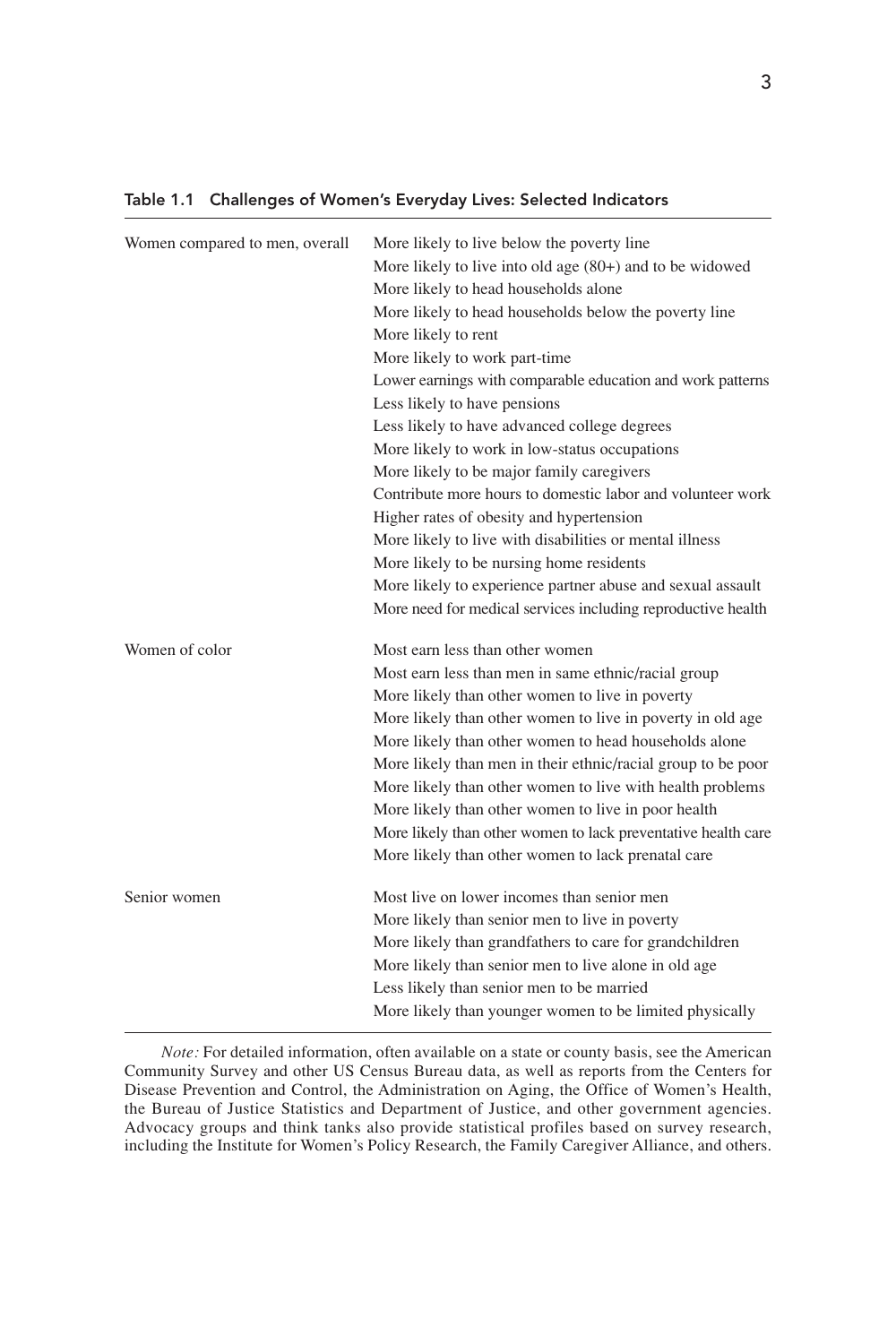Before turning to health, safety, family, housing, and work, some important limitations must be acknowledged in this new subfield. First, we have learned more about women than men, a problem that awaits the interest of a new generation of men in emergency management and gender studies. For the most part, the research questions asked have been answered largely through qualitative research design or mixed-methods. As a devoted field researcher myself, I make no apology for this—we are in excellent company. But different questions are also important and will be answered differently; our field cannot remain so wedded to the qualitative, exploratory case study. Happily, each year brings more publications by gender and disaster researchers who take a mixed-methods or quantitative approach. Research and writing about women and disasters in the United States also relate primarily to just four major events of the past two decades: Hurricane Andrew in 1992; the Upper Midwest floods of 1997; the September 11, 2001, attacks; and the Gulf Coast storms of 2005. Sex-specific data available in other studies are included when they bear on the themes explored here, as are some preliminary findings from the *BP/Deepwater Horizon* oil spill of 2010, but these four major events define the field to date—for better and for worse.

As much as we might wish otherwise, gender relations in disasters do put the majority of women in the United States at increased risk, whether through poverty or physical challenges, racial or ethnic marginalization, insecure housing, language barriers, violence, or lack of voice—or some combination of these interwoven factors. Understanding these vulnerabilities and impacts from a gender perspective is the essential precondition for building on and enhancing women's leadership in crisis. So, with sympathy for readers inclined to fastforward from vulnerability to resilience, the hefty midsection of this book revolves around five data-rich chapters on areas of major concern facing women in this country when disasters turn their world upside down.

Chapter 5 discusses sex- and gender-specific reproductive, mental, and physical health issues to be addressed in emergency planning. Here I argue the need to integrate what women know through their formal and informal providers of health care and through their care work in the family and neighborhood. Safety concerns, too, are critical, so Chapter 6 introduces the growing body of knowledge regarding domestic and sexual violence against women. I seek to explain the counterintuitive occurrence of gender violence at just the time when, ideologically, we all pull together. Wary of overly neat divisions superimposed on our muddled social worlds, I take a close look in Chapters 7, 8, and 9 at what happens to women in disasters with respect to family life, housing, and work. The intimate relationships of women before, during, and after these events are the context within which everything else occurs, as Chapter 7 explains. There is a great deal more to be learned here about women's sexual lives and the other intimacies they share with partners, as well as about how women negotiate disaster-related conflict with family. Chapter 8 grounds the